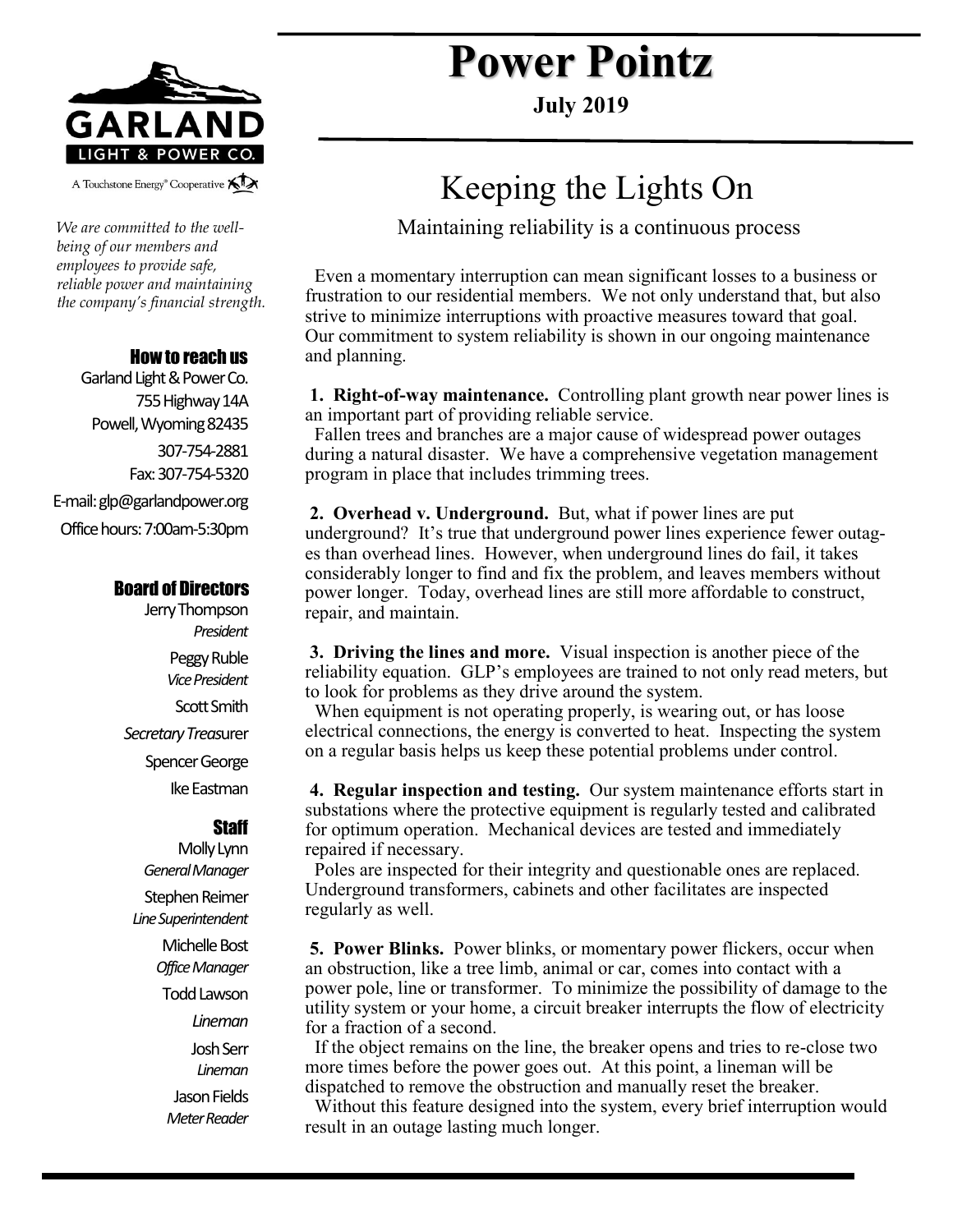On May 10th, the Powell Middle School arranged for students to visit several local businesses. Garland Light & Power, City of Powell, and Rocky Mountain Power teamed together to host about 9 students. We showed them what a lineman does. Students put on safety equipment and climbing gear. They also learned basic job tasks. Two of the linemen demonstrated climbing poles and the equipment that is used. Thanks to the students who participated.





Part of our safety program includes safety meetings. This particular meeting in May we learned about fire extinguishers. We learned about all the different types of extinguishers and which ones are to be properly used on specific fires. Then we even had the chance to practice. This particular fire was a wood fire and was being extinguished with water. It was nice to have that hands on training.



This institution is an equal opportunity provider and employer.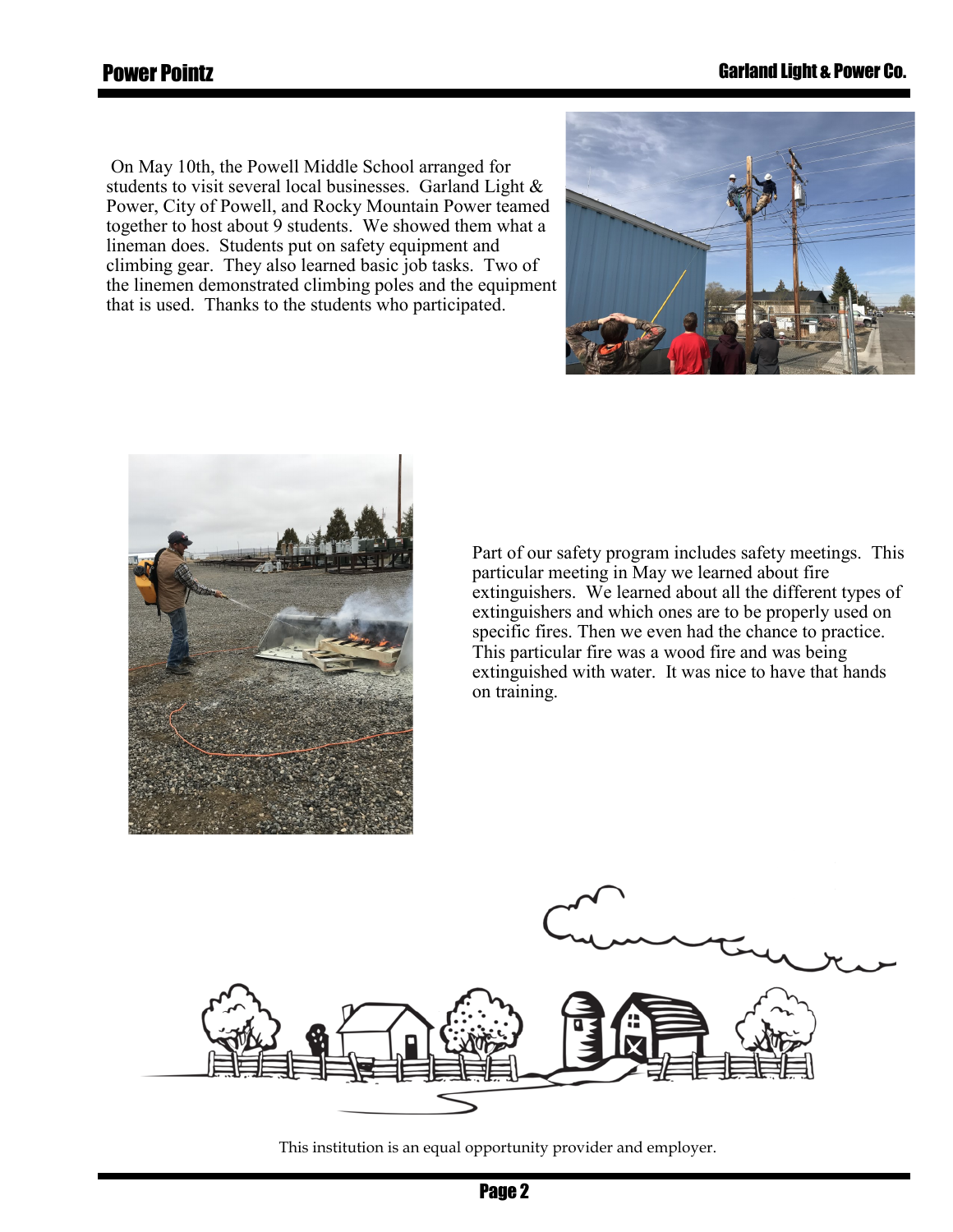811

# PAYING A DELINQUENT BILL!

**Don't wait to long.** A job GLP employees and some customers dread each month is collections of delinquent electric accounts.

 Prior to doing collections, GLP notifies the customer by mail. We send a notice with the amount listed that is owed.

 When you pay by the due date you keep money in your pocket because you will not pay these additional charges. TRIP CHARGES

| TRIP UHARUES                                    |
|-------------------------------------------------|
|                                                 |
| Collection Charges\$100.00                      |
| Reconnect Charges\$100.00                       |
| Overtime Reconnect Charges\$135.00              |
| Please pay the amount of your delinquent bill!! |
|                                                 |

# Don't forget to call 811

 Building a deck? Planting a tree? Installing a mailbox? 811 is the number you should call before you begin any digging project.

 Every digging job requires a call, even small projects like planting trees or shrubs. If you hit an underground utility line while digging, you can harm yourself or those around you, disrupt services to an entire neighborhood and potentially be responsible for repair cost.

 Remember 48 hours notice is required before you start to dig.

### Summer Hours

Garland Light & Power is changing to a 4/10 work week from April 29 to Oct 4

Hours of operation will be: 7:00 a.m. to 5:30 p.m. Monday through Thursday Closed on Fridays

Standby crews will be available from Friday through Sunday for outage situations by calling:

### 754-2881

Page 3